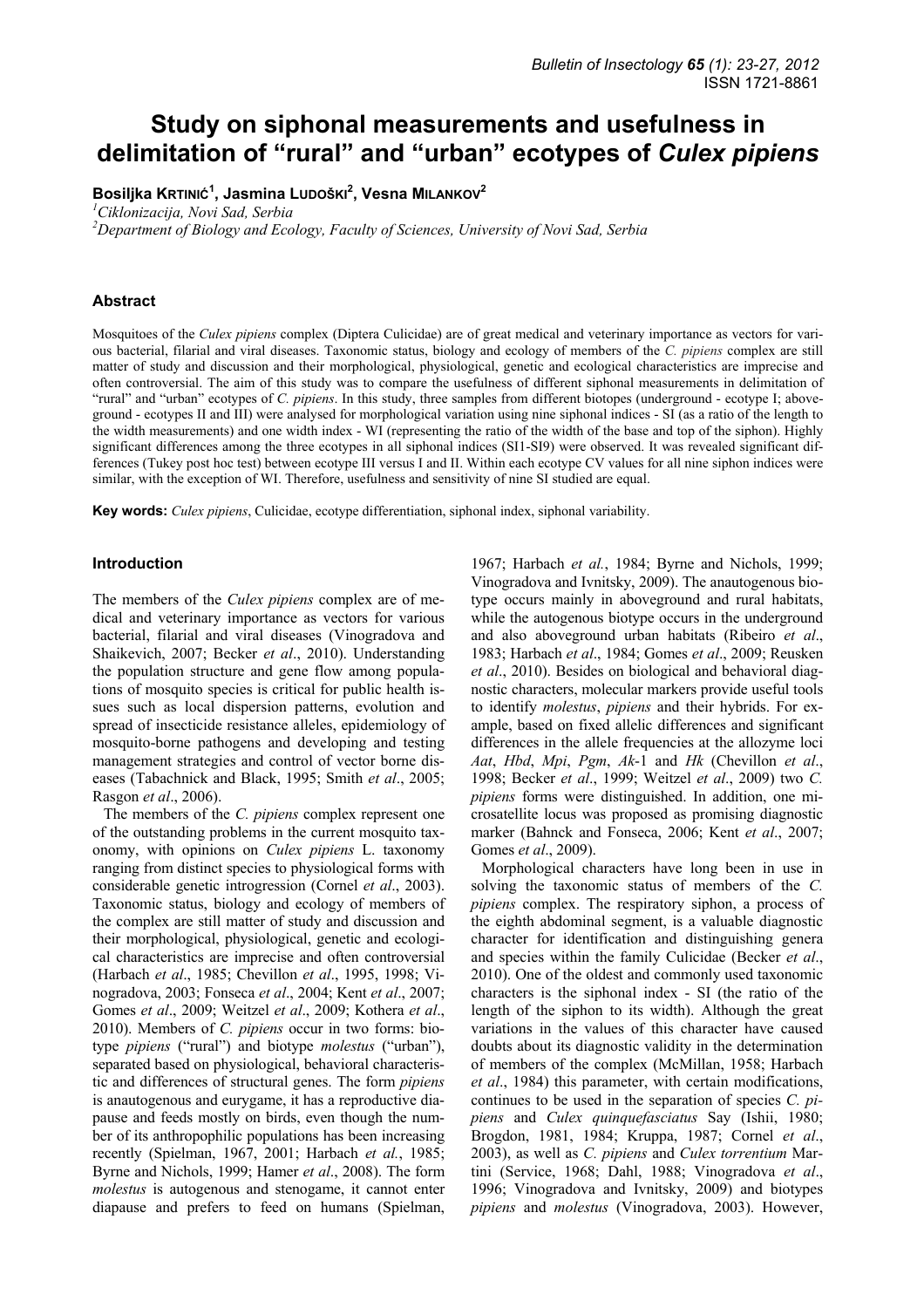consistent measures used for SI is lacking, which caused difficulties in comparison of published results. For example, measures in use for siphon width were: the middle of siphon (Belkin, 1962; Harbach and Knight, 1980) or widest part of the siphon at its base not counting acus (Gutsevich *et al*., 1974; Jupp, 1978; Cranston *et al*., 1987; Eritja and Aranda, 1995; Vinogradova *et al*., 1996). For siphon length, from base to tip excluding siphon valve, in use is: measurement along the middle of siphon (Brogdon, 1981; Cranston *et al*., 1987), along the posterior side (Gutsevich *et al*., 1974; Vinogradova *et al*., 1996) or not clearly defined (Eritja and Aranda, 1995; Cornel *et al*., 2003).

The study presented herewith is a part of a larger research project to quantify the spatial and temporal distribution of genetic and phenotypic variation of "urban" and "rural" ecotypes of *C. pipiens.* The current study was undertaken to test usefulness of different measures of length and width of the siphon as a standard measure of SI. Such different siphonal indices were used in delimitation of simpatrically occurring "rural" and "urban" ecotypes of *C. pipiens*.

# **Materials and methods**

Larvae of *C. pipiens* were collected from a broader area of the city of Novi Sad (45°15'N; 19°50'E) (Autonomous Province of Vojvodina, northern part of Serbia) during September 2009, from three different biotopes: 1. street manhole (the underground habitat of urban type; ecotype I), 2. draining ditch and pond in the city (aboveground habitat of urban type; ecotype II) and 3. pond (swamp) outside urban area (aboveground habitat of rural type; ecotype III). Larvae of EIII were collected in Special Nature Reserve "Koviljsko-Petrovaradinski rit" with a complex of marshes and forest ecosystems (in 2004 it was included in the list of important waterrelated protected areas in the Danube basin - ICPDR, since 2005 this wetland is IPA - Important Plant area, and also a Ramsar Site candidate). Specimens of each biotype were collected at the same breeding site and time. Numerous adults and larvae were present on each locality at the time of sampling, which imply that sampled larvae had been obtained from many females. From each breeding site, around 300 larvae were collected and reared in the laboratory in their original water without feeding. After adult eclosion, exuviae of  $4<sup>th</sup>$  instar larvae were preserved in 96% ethanol. Since exuviae (not larvae) were used for the study, all individuals were at the same point of development and that allowed using adults for sex determination and for further genetic and morphological analyses. In this study, a total of randomly chosen 144 exuviae (72 female and 72 male specimens) were analyzed. Due to lack of statistically significant differences between sexes found in a preliminary study of siphonal character variability, in further analysis genders were not analyzed separately. Specimens were identified based on the morphological characters of adults, defined for *C. pipiens* (Gutsevich *et al*., 1974; Božičić, 1985).

Each larval exuvia was placed in watch glass in a drop of water in the lateral position, and then photographed with a digital camera Leica DFC320 associated with a stereo microscope Leica MZ12.5, and the images were used in further morphometric analysis. Exuviae were not mounted in order to avoid being flattened.

Siphonal index (SI) variation was observed from 54, 48 and 42 specimens from ecotype I, II and III, respectively. Using Leica Application Suite Measurement Module (ver. 2.4.0) three length values (L1, L2, L3) and three width values (W1, W2, W3) on each siphon were measured (figure 1). Ten indices were calculated as a ratio of the measured linear distances - nine indices named siphonal indices (SI1-SI9) representing the ratio of the length to the width measurements  $(SI1 = L1/W1)$ ;  $SI2 = L1/W2$ ;  $SI3 = L1/W3$ ;  $SI4 = L2/W1$ ;  $SI5 = L2/W2$ ;  $SI6 = L2/W3$ ;  $SI7 = L3/W1$ ;  $SI8 = L3/W2$ ;  $SI9 = L3/W3$ ) and one index named width index (WI) representing the ratio of the width of the base and top of the siphon  $(WI = W1/W3)$  (figure 1).

Descriptive statistics (mean, standard deviation, minimal and maximal values, coefficient of variation) were calculated for each of 10 indices and differences among ecotypes were tested using one-way analysis of variance (ANOVA with the post hoc Tukey HSD test). All statistical analyses were done using Statistica for Windows (version 9.1).



**Figure 1.** Length (L1, L2, L3) and width (W1, W2, W3) measurements of siphon of *C. pipiens*.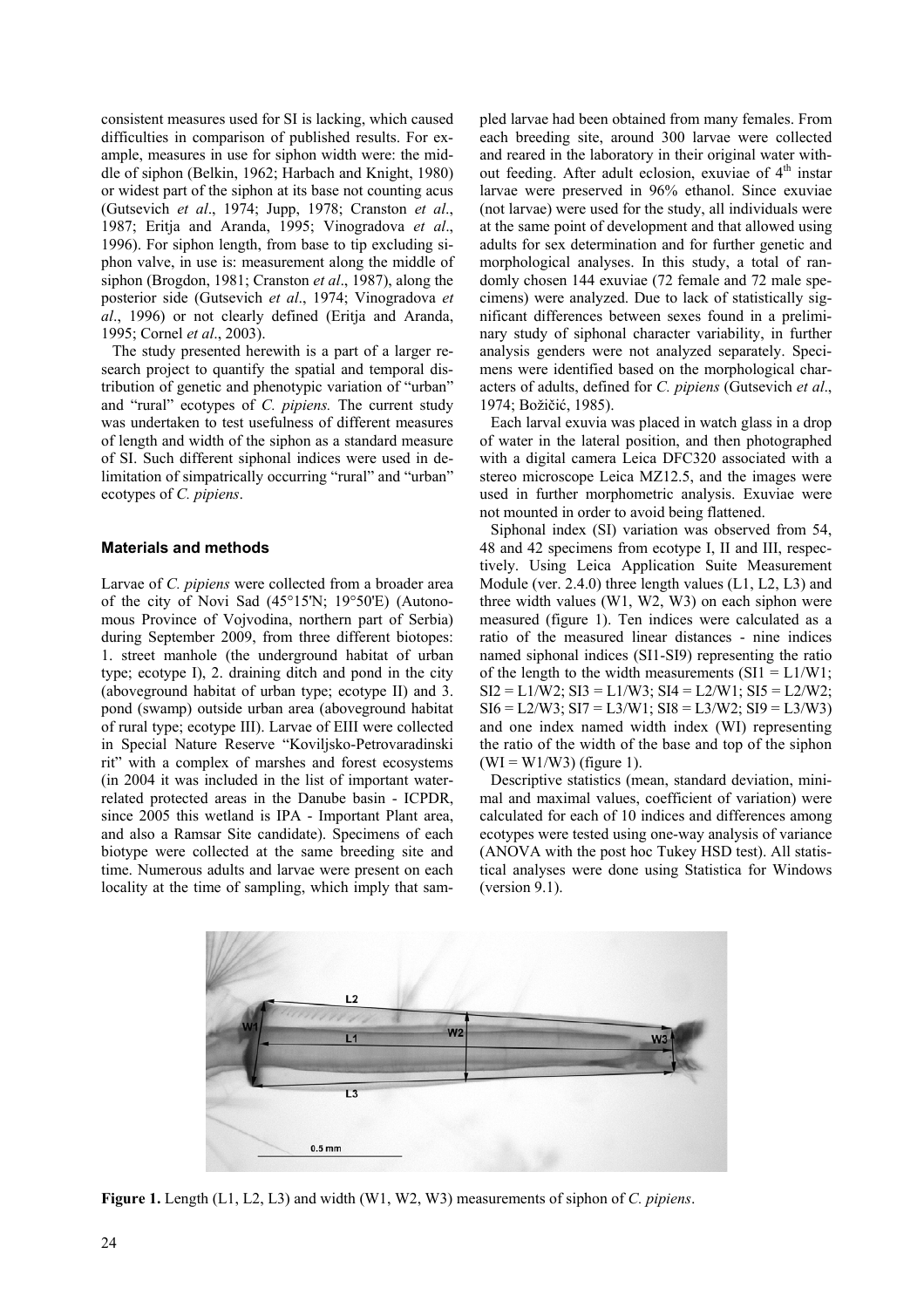**Table 1.** Siphonal (SI1-SI9) and width (WI) indices for "urban" (I and II) and "rural" (III) ecotypes of *C. pipiens* from Novi Sad. For SI1-SI9 Tukey post hoc test revealed significant differences ( $p < 0.001$ ) between ecotype pairs I/III and II/III.

|                 | Ecotype I ( $n = 54$ ) |       |        | Ecotype II $(n = 48)$ |       |        | Ecotype III $(n = 42)$ |       |        | <b>ANOVA</b> |
|-----------------|------------------------|-------|--------|-----------------------|-------|--------|------------------------|-------|--------|--------------|
| Index           | Mean<br>(SD)           | Min   | Max    | Mean<br>(SD)          | Min   | Max    | Mean<br>(SD)           | Min   | Max    | p            |
| SI1             | 4.735<br>(0.457)       | 3.867 | 5.829  | 4.851<br>(0.493)      | 3.956 | 6.092  | 5.491<br>(0.443)       | 4.810 | 6.505  | ${}_{0.001}$ |
| SI <sub>2</sub> | 4.624<br>(0.454)       | 3.767 | 5.702  | 4.752<br>(0.490)      | 3.846 | 5.985  | 5.409<br>(0.451)       | 4.714 | 6.477  | ${}_{0.001}$ |
| SI <sub>3</sub> | 4.853<br>(0.457)       | 3.991 | 5.959  | 4.959<br>(0.496)      | 4.082 | 6.200  | 5.580<br>(0.435)       | 4.913 | 6.541  | ${}_{0.001}$ |
| SI <sub>4</sub> | 5.510<br>(0.531)       | 4.408 | 6.619  | 5.774<br>(0.679)      | 4.475 | 7.579  | 6.656<br>(0.648)       | 5.475 | 8.581  | ${}_{0.001}$ |
| SI <sub>5</sub> | 5.382<br>(0.525)       | 4.279 | 6.453  | 5.655<br>(0.670)      | 4.351 | 7.445  | 6.556<br>(0.649)       | 5.412 | 8.543  | ${}_{0.001}$ |
| SI <sub>6</sub> | 5.648<br>(0.534)       | 4.554 | 6.785  | 5.902<br>(0.688)      | 4.618 | 7.713  | 6.764<br>(0.646)       | 5.567 | 8.629  | ${}_{0.001}$ |
| SI7             | 8.937<br>(0.723)       | 7.229 | 11.267 | 9.207<br>(1.071)      | 7.475 | 12.092 | 10.534<br>(0.767)      | 9.416 | 12.780 | ${}_{0.001}$ |
| SI <sub>8</sub> | 8.729<br>(0.716)       | 7.088 | 10.984 | 9.018<br>(1.053)      | 7.350 | 11.878 | 10.376<br>(0.774)      | 9.267 | 12.723 | ${}_{0.001}$ |
| SI <sub>9</sub> | 9.161<br>(0.728)       | 7.394 | 11.549 | 9.413<br>(1.090)      | 7.638 | 12.305 | 10.705<br>(0.764)      | 9.559 | 12.851 | ${}_{0.001}$ |
| WI              | 1.893<br>(0.103)       | 1.656 | 2.206  | 1.898<br>(0.116)      | 1.614 | 2.125  | 1.922<br>(0.098)       | 1.671 | 2.088  | 0.386        |

#### **Results and discussion**

Descriptive statistics for ten analyzed indices were given in table 1. For each siphonal index (SI1-SI9) it was shown that ecotype III specimens had the highest mean index value comparing to specimens of ecotypes I and II (table 1). The ANOVA showed highly significant differences ( $p < 0.001$ ) among the three ecotypes in all siphonal indices (SI1-SI9). Tukey post hoc test revealed significant differences ( $p < 0.001$ ) between ecotype III versus I and II. Contrary to siphonal indices, width index (WI) among ecotypes revealed no significant differences ( $F_{(2,14)} = 0.96$ ; p = 0.39), although mean value for ecotype III was slightly higher than values for ecotypes I and II (table 1).

To study usefulness and sensitivity in quantifying siphonal variability, for each ecotype 10 indices coefficient of variation (CV) were calculated. Thus, within each ecotype CV values were compared, revealing that CV values for all nine siphon indices were similar (ranged from 7.95% to 9.81%, 10.00% to 11.85% and 7.11% to 9.90% for I, II and III ecotypes, respectively), with the exception of WI. Lower values of CV for WI were obtained; there were 5.47%, 6.10% and 5.08% for I, II and III ecotypes, respectively (figure 2). Since, all siphonal indices (SI1-SI9) have equivalent sensitivity and usefulness, we decided to use SI1 for further comparison and discussion. In our study mean value of SI1 ranges from 4.73 (EI), 4.85 (EII) to 5.49 (EIII), which was slightly higher than previously published data, with SI values from 3.08 to 5.14 recorded for biotype *molestus* and from 4.4 to 6.4 for biotype *pipiens* (Jobling, 1938; Eritja and Aranda, 1995; Vinogradova *et al*.,

1996; Vinogradova and Ivnitsky, 2009), or about 4.5 or less for *molestus* and about 5.0 or more for *pipiens* (Marshall, 1944; Gutsevich *et al*., 1974). Discordance of SI values may be due to the influence of different factors, primarily the use of exuviae, not the larvae, the measurement without permanent mounting and environmental conditions. Although the use of exuviae can affect the results because of the flexibility in the shape, there is no evidence that this happened here, especially as they not permanently mounted. This method has the advantage over the use of larvae, because it allows the application of different methods for larvae and adult individuals and thus allows obtaining different types of data for a particular individual.



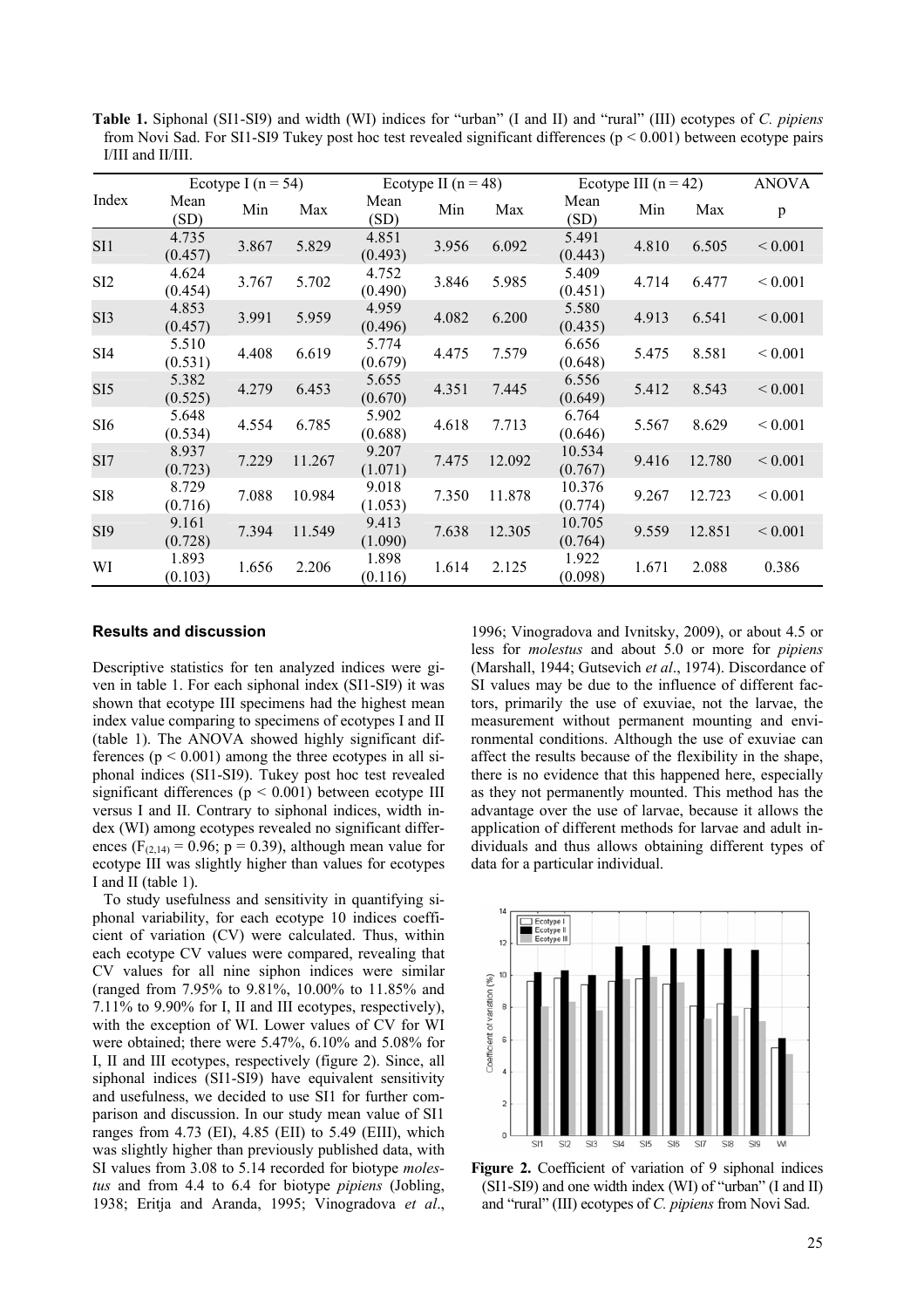It is important to highlight that in many mosquito species factors influencing differentiation of populations and species act at the larval stage, following morphological, physiological and behavioural adaptations of the adult stage (Ivnitsky, 1994; Vinogradova and Ivnitsky, 2009). In addition, it was suggested that niche-specific selection, related to the specificity of larval feeding, determined the exploration of different trophic niches and types of aquatic biotopes (Ivnitsky, 1994). Therefore, morphological constraints imposed by a highly specialized ecological niche, such as urban habitats, influence the divergence of certain morphological characters between "urban" and "rural" forms (Vinogradova and Ivnitsky, 2009). Although the siphon is not directly involved in the feeding process, siphon characters, such as SI, show divergence among populations of *C. pipiens* and can be used for their separation (Vinogradova *et al.*, 1996). Results presented herein showing that differences between "urban" (I and II) and "rural" (III) ecotypes are in concordance with published data (Petrarca *et al*., 1980; Sabatinelli and Petrarca, 1980; Eritja and Aranda, 1995). Since both *C. pipiens* forms feed on avian and mammalian hosts (including humans) they are considered a bridge-vector for the transmission of arboviruses (such as West Nile virus) from hosts to humans (Kilpatrick *et al*., 2007; Reusken *et al*., 2010). Therefore, precise identification of such taxa of epidemiological importance is of great significance for designing vector control strategies. Beyond of this study, differences between biotypes will be fully tested by other larval (number of pectin spines and number of siphonal seta) and adult (wing measurements) morphometric parameters and genetic data using more discriminating methods (geometric morphometrics of siphon and wings and protein electrophoresis) (Krtinić B., Ludoški J., Milankov V., unpublished).

## **Acknowledgements**

B. K. is supported by Ciklonizacija d.o.o. Novi Sad. J. L. and V. M. are supported in part by the Ministry of Science of Serbia (Dynamics of gene pool, genetic and phenotypic variability of populations, determined by the environmental changes, No. 173012), and the Provincial Secretariat for Science and Technological Development (Molecular and phenotypic diversity of taxa of economical and epidemiological importance, and endangered and endemic species in Europe).

## **References**

- BAHNCK C. M., FONSECA D. M., 2006.- Rapid assay to identify the two genetic forms of *Culex* (*Culex*) *pipiens* L. (Diptera: Culicidae) and hybrid populations.- *American Journal of Tropical Medicine and Hygiene*, 75: 251-255.
- BECKER N., JÖST A., STORCH V., WEITZEL T., 1999.- Exploiting the biology of urban mosquitoes for their control.- *Journal of the American Mosquito Control Association*, 25 (1): 6-17.
- BECKER N., PETRIĆ D., ZGOMBA M., BOASE C., DAHL C., LANE J., KAISER A., 2010.- *Mosquitoes and their control*. 2nd edition.- Springer Verlag, Berlin Heidelberg, Germany.
- BELKIN N. J., 1962.- *The mosquitoes of the South Pacific (Diptera: Culicidae)*.- University of California Press, Berkley, USA.
- BOŽIČIĆ B., 1985.- *The mosquitoes (Diptera: Culicidae) of the Fruška Gora Mountain. Monographs of Fruška Gora*.- Matica srpska, Novi Sad, Serbia. (in Serbian)
- BROGDON W. G., 1981.- Use of the siphonal index to separate *Culex pipiens* subspecies and hybrids.- *Mosquito Systematics*, 13: 129-137.
- BROGDON W. G., 1984.- The siphonal index I. A method for evaluating *Culex pipiens* subspecies and intermediates.- *Mosquito Systematics*, 16: 144-152.
- BYRNE K., NICHOLS R. A. 1999.- *Culex pipiens* in London underground tunnels: differentiation between surface and subterranean population.- *Heredity*, 82: 7-15.
- CHEVILLION C., ERITJA R., PASTEUR N., RAYMOND M., 1993.- Commensalism adaption and gene flow: mosquitoes from the *Culex pipiens* complex in different habitats.- *Genetic Research*, 66: 147-157.
- CHEVILLON C., RIVET Y., RAYMOND M., ROUSSET F., SMOUSE P. E., PASTEUR N., 1998.- Migration/selection balance and ecotypic differentiation in the mosquito *Culex pipiens*.- *Molecular Ecology*, 7: 197-208.
- CORNEL A. J., MCABEE R. D., RASGON J., STANICH M. A., SCOTT T. W., COETZEE M., 2003.- Differences in extent of genetic introgression between sympatric *Culex pipiens* and *Culex quinquefasciatus* (Diptera: Culicidae) in California and South Africa.- *Journal of Medical Entomology*, 40 (1): 36-51.
- CRANSTON P. S., RAMSDALE C. D., SNOW K. R., WHITE G. B., 1987.- Keys to the adults, male hypopigia, fourth-instar larvae and pupae of the British mosquitoes (Culicidae) with notes on their ecology and medical importance.- *Freshwater Biological Association Scientific Publication*, 48: 1-152.
- DAHL C., 1988.- Taxonomic studies on *Culex pipiens* and *C. torrentium*, pp. 149-175. In: *Biosystematics of haematophagous insects* (SERVICE M.W., Ed.).- Clarendon Press, Oxford, UK.
- ERITJA R., ARANDA K., 1995.- Preliminary observations on sex-related variation in morphological character of *Culex pipiens* (Diptera: Culicidae) larvae in northeastern Spain.- *Mosquito Systematics*, 27 (2): 73-77.
- FONSECA D. M., KEYGHOBADI N., MALCOLM C. A., MEHMET C., SCHAFFNER F., MOGI M., FLEISCHER R. C.,WILKERSON R. C*.*, 2004.- Emerging vectors in the *Culex pipiens* complex.- *Science*, 303: 1535-1538.
- GOMES B., SOUSA C. A., NOVO M. T., FREITAS F. B., ALVE, R., CÔRTE-REAL A. R., SALGUEIRO P., DONNELLY M. J., ALMEIDA A. P. G., PINTO J., 2009.- Asymmetric introgression between sympatric molestus and pipiens forms of *Culex pipiens* (Diptera: Culicidae) in the Comporta region, Portugal.- *BMC Evolutionary Biology*, 9: 262.
- GUTSEVICH A.V., MONCHADSKII A. S., SHTAKEL'BERG A. A., 1974.- *Fauna of the USSR Diptera*. Vol. 3, No. 4. *Mosquitoes family Culicidae*.- Keter Publishing House Jerusalem Ltd., Jerusalem, Israel.
- HAMER G. L., KITRON U. D., BRAWN J. D., LOSS S. R., RUIZ M. O., GOLDBERG T. L., WALKER E. D., 2008.- *Culex pipiens* (Diptera: Culicidae): a bridge vector of West Nile to humans.- *Journal of Medical Entomology*, 45 (1): 125-128.
- HARBACH R. E., KNIGHT K. L., 1980.- *Taxonomists' glossary of mosquito anatomy.*- Plexus Publishing Inc., Marlton, New Jersey, USA.
- HARBACH R. E., HARRISON B. A., GAD A. M., 1984.- *Culex*  (*Culex*) *molestus* Forskål (Diptera: Culicidae): neotype, designation, description, variation, and taxonomic status.- *Proceedings of the Entomological Society of Washington*, 86: 521-542.
- HARBACH R. E., DAHL C., WHITE G. B., 1985.- *Culex* (*Culex*) *pipiens* Linnaeus (Diptera: Culicidae): concepts, type designations and description.- *Proceedings of the Entomological Society of Washington*, 87: 1-24.